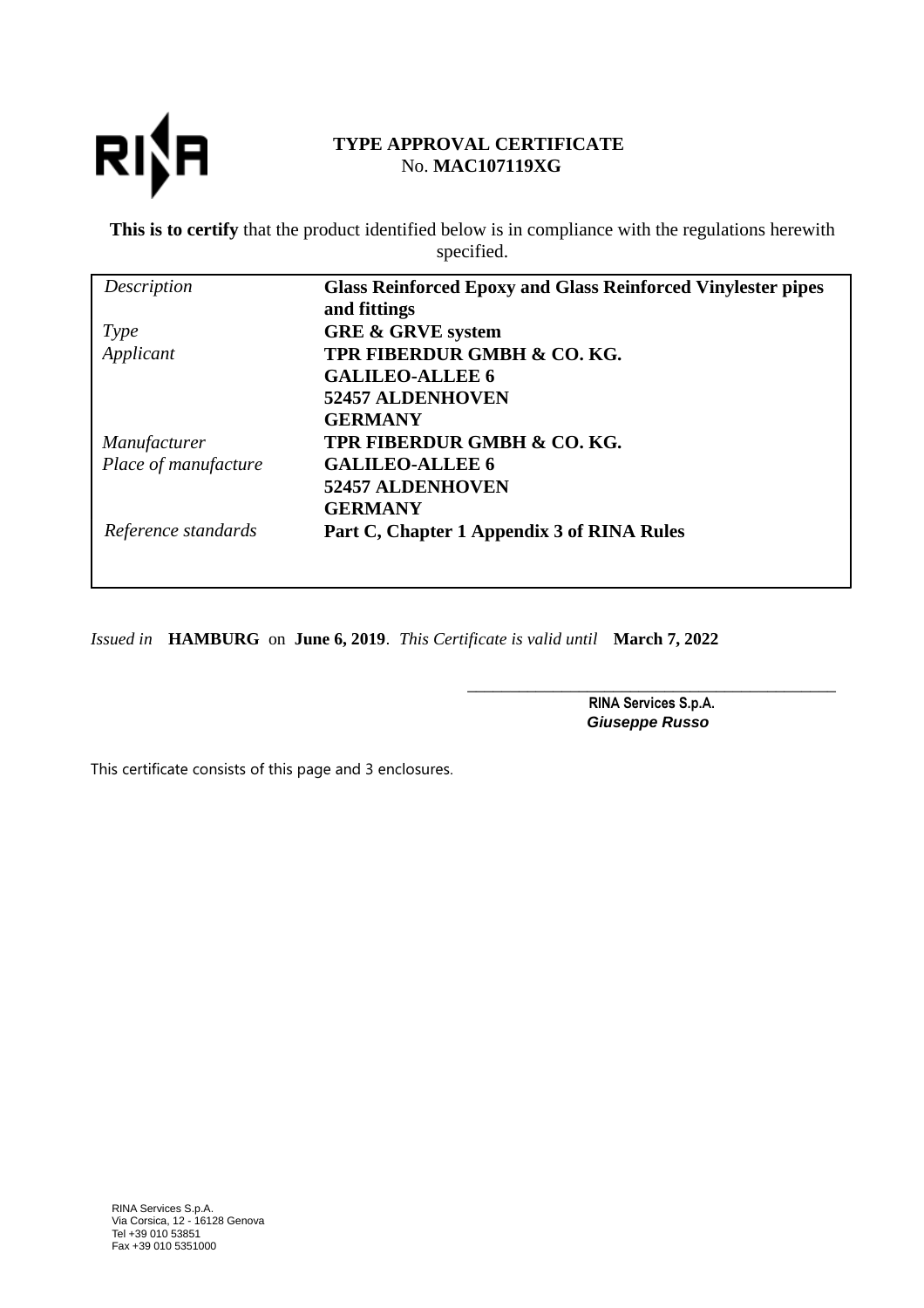# TYPE APPROVAL CERTIFICATE No. **MAC107119XG**

### Enclosure - Page 1 of 3 GRE & GRVE system

## **Reference documents:**

Document for GRE type approval issued on 21.01.2016 Document for GRVE type approval issued on 22.12.2015 Document for CS VE Fiberdur CSVE type approval issued on 07.01.2015 Fiberdur Catalogue issued in November 2011 Instruction for handling and installation Efectis Fire Endurance Test Reports no. R-0248, no. R-1026, no. R-1027 and R-1028 (IMO Re. A.753(18)) Sintef Flame Spread Test Reports no. 102010.50/07.171 and 102010.50/11.074 (ASTM D635) Fiberdur Axial Tensile Test Reports Fiberdur Electrical Conductivity Test Reports (ASTM D-257-07) Fiberdur Short-term and Long-term Pressure Test Reports (ASTM-1599 and ASTM-1598) Wavin Repox & Fiberdur Impact Resistance Test Reports (ASTM-2444) Fiberdur External Load Test Report Temperature Limitations Regression Curve based on ASTM D2992 Laminating and Bonding Assembly Procedures Bulkhead Penetration Water & Gas Tightness Test Report filed for information under RINA dwg no HMMC-13351

## **Technical characteristics:**

## **GRE System:**

Filament Wound Fibre Reinforced Thermosetting Epoxy Resin Pipe and Fittings, Conductive and Non–Conductive. **Design Types:**

Fiberdur  $\overline{EP}$  = GRE system (additional liner of 0.5mm)

Fiberdur CS EP = GRE system (additional liner of 2.5mm)

## **Product names:**

| <b>EP=GRE conductive and non conductive</b>          | Diameter [DN] | Design Pressure [bar] |
|------------------------------------------------------|---------------|-----------------------|
| EP & CS EP                                           | $25 - 1000$   | 10 & 16               |
| EP Fibermarine & CS EP Fibermarine                   | $25 - 1000$   | 10 & 16               |
| EP Fibermarine HighLine & CS EP Fibermarine HighLine | $25 - 1000$   | 16                    |

The Fibermarine pipe can withstand a full vacuum with a 3:1 safety.

The Fibermarine HighLine can withstand a full vacuum + 3 bar outside pressure with a 3:1 safety.

Applicable wall thickness of pipes, type of fittings, joining methods and maximum internal operating pressure as per Fiberdur catalogue.

Working temperature from -50°C to 100°C.

## **GRVE System:**

Filament Wound Fibre Reinforced Thermosetting Vinylester Resin Pipe and Fittings, Conductive and Non-Conductive

## **Design Types:**

Fiberdur VE = GRVE system (additional liner of 0.5mm)

Fiberdur CS VE = GRVE system (additional liner of 2.5mm)

## **Product names:**

| VE=GRVE conductive and non conductive                | Diameter [DN] | Design Pressure [bar] |
|------------------------------------------------------|---------------|-----------------------|
| VE & CS VE                                           | $25 - 1000$   | 10 & 16               |
| VE Fibermarine & CS VE Fibermarine                   | $25 - 1000$   | 10 & 16               |
| VE Fibermarine HighLine & CS VE Fibermarine HighLine | $25 - 1000$   | 16                    |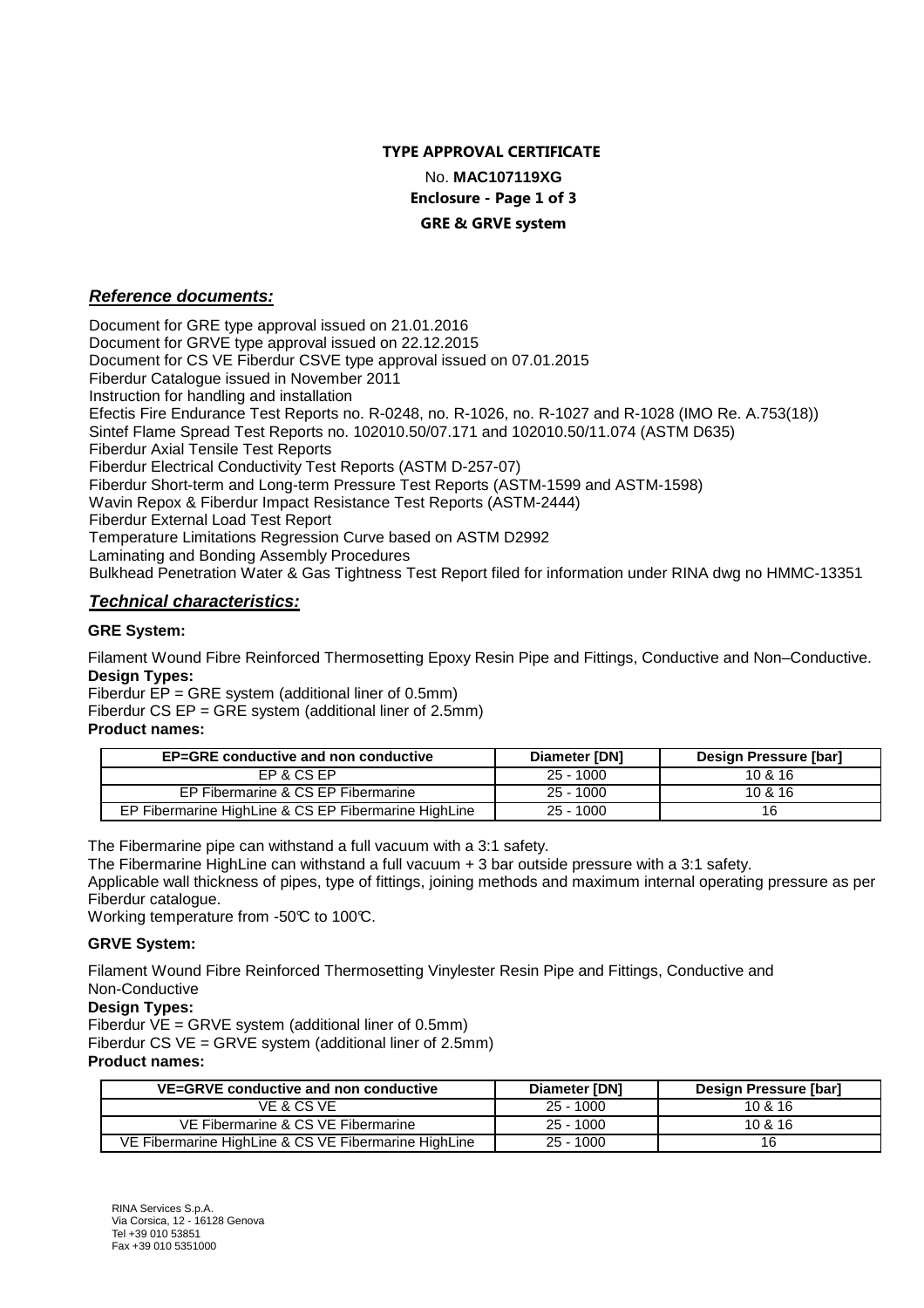## TYPE APPROVAL CERTIFICATE No. **MAC107119XG** Enclosure - Page 2 of 3 GRE & GRVE system

The Fibermarine pipe can withstand a full vacuum with a 3:1 safety.

The Fibermarine HighLine can withstand a full vacuum + 3 bar outside pressure with a 3:1 safety.

Applicable wall thickness of pipes, type of fittings, joining methods and maximum internal operating pressure as per Fiberdur catalogue.

Working temperature from -50°C to 95°C.

### **Approved bulkhead penetration:**

The bulkhead penetration, according to "Test report Bulkhead penetration 80mm and 600mm" filed for information under RINA dwg no. HMMC-13351, is type approved for penetration of GRVE pipes (conductive and non-conductive) through water-tight / gas-tight bulkheads. Water tightness up to 2,5 bar , Gas tightness up to 30 mbar.

**Design Components:**

| Phillyclad 7 CZ primer                    |
|-------------------------------------------|
| Chockfast Orange PR-610TCF                |
| <b>Phillybond Orange</b>                  |
| >16℃ up to 25℃<br>Processing temperature: |
|                                           |

#### **Dimensions:**

| DN  |       | Outer Diameter [mm]   Minimum total wall thickness [mm]   GRP / Length steel pipe relation   Length of steel pipe [mm] |                                        |         |
|-----|-------|------------------------------------------------------------------------------------------------------------------------|----------------------------------------|---------|
| 80  | 84,8  | 2,3                                                                                                                    | >=1,5 times diameter of GRVE<br>pipe   | 120-160 |
| 100 | 104,8 | 2,9                                                                                                                    |                                        | 150-200 |
| 125 | 130,6 | 3,6                                                                                                                    |                                        | 190-250 |
| 150 | 158,0 | 4,3                                                                                                                    |                                        | 225-300 |
| 200 | 210,0 | 5,7                                                                                                                    |                                        | 300-400 |
| 250 | 263,0 | 7,1                                                                                                                    | $>=1.0$ times diameter of GRVE<br>pipe | 250-375 |
| 300 | 315,0 | 8,5                                                                                                                    |                                        | 300-450 |
| 350 | 367,0 | 9,9                                                                                                                    |                                        | 350-525 |
| 400 | 420,6 | 11,3                                                                                                                   |                                        | 400-600 |
| 450 | 474,6 | 12,7                                                                                                                   |                                        | 450-675 |
| 500 | 526,3 | 14,2                                                                                                                   |                                        | 500-750 |
| 600 | 630,2 | 17,0                                                                                                                   |                                        | 600-900 |

### **Remarks:**

- 1. The air gap between outside GRP pipe diameter and inside Steel pipe diameter shall be between 15 and 25 mm.
- 2. The minimum wall thickness of the steel pipes shall be 12.5 mm
- 3. Due to outer pressure rating of 2.5 bar of the GRP pipe penetrating, the bulkhead penetration must have at least a wall thickness according to VE Fibermarine Highline 16.

### **Fields of application:**

The fields of application are shown in the Table 1 of Part C, Chapter 1, Appendix 3 of RINA Rules, where "L3" or "0" is indicated. Requirements for electrical conductivity in para. 2.3.4 of the a.m. Rules are also to be taken into account.

## **Acceptance conditions:**

The arrangement on board is to be carried out according to the Manufacturer specifications and the RINA Rules as applicable.

The media conveyed through the piping have not to affect the properties of the piping itself.

Where pipes pass through "A" and "B" class divisions, arrangements are to be made to ensure that fire endurance is not impaired. These arrangements are to be tested in accordance with "Recommendations for Fire Test Procedures for "A" and "B" and "F" Bulkheads" (IMO Resolution A.754(18) as amended).